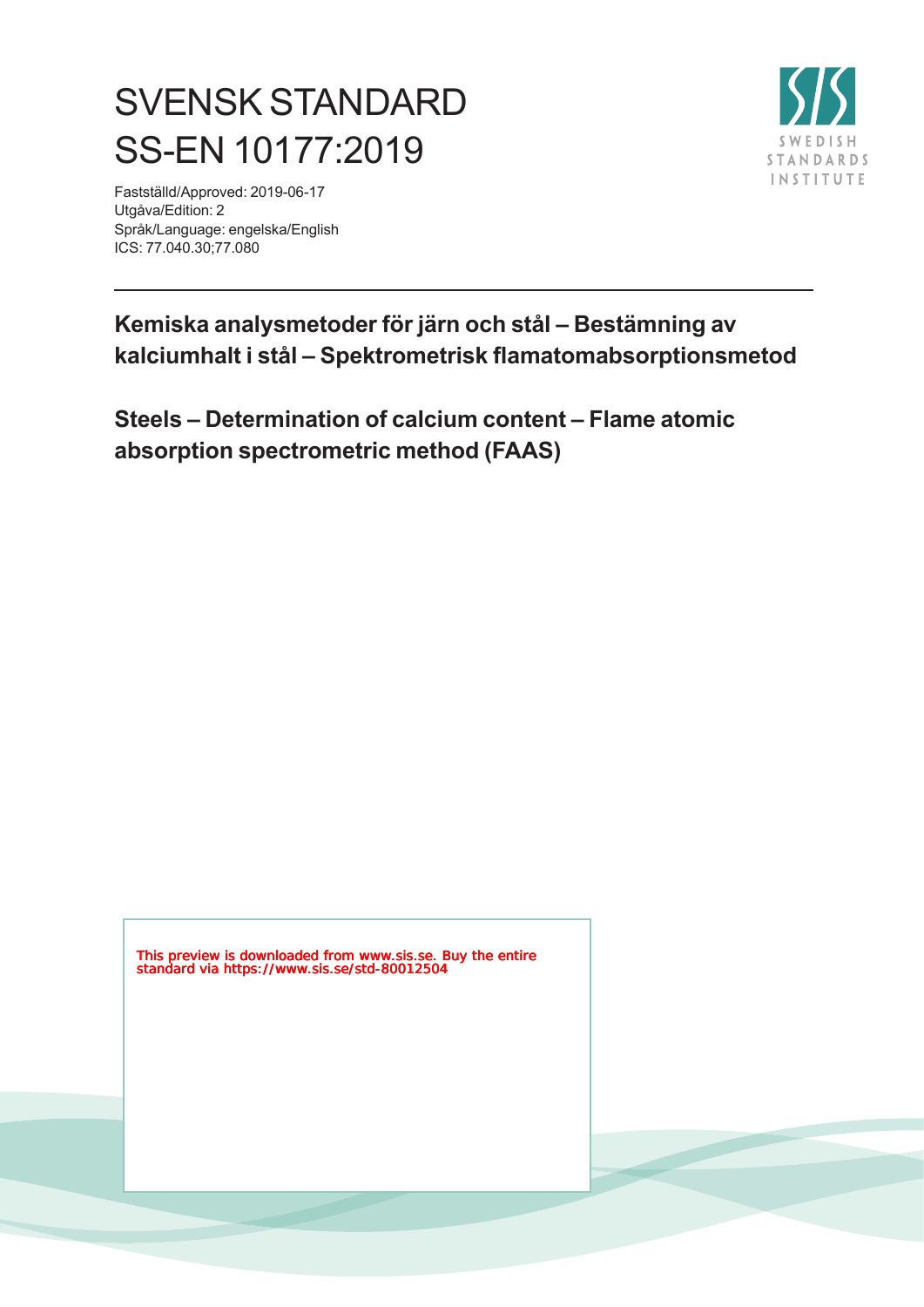## Standarder får världen att fungera

*SIS (Swedish Standards Institute) är en fristående ideell förening med medlemmar från både privat och offentlig sektor. Vi är en del av det europeiska och globala nätverk som utarbetar internationella standarder. Standarder är dokumenterad kunskap utvecklad av framstående aktörer inom industri, näringsliv och samhälle och befrämjar handel över gränser, bidrar till att processer och produkter blir säkrare samt effektiviserar din verksamhet.* 

#### **Delta och påverka**

Som medlem i SIS har du möjlighet att påverka framtida standarder inom ditt område på nationell, europeisk och global nivå. Du får samtidigt tillgång till tidig information om utvecklingen inom din bransch.

#### **Ta del av det färdiga arbetet**

Vi erbjuder våra kunder allt som rör standarder och deras tillämpning. Hos oss kan du köpa alla publikationer du behöver – allt från enskilda standarder, tekniska rapporter och standardpaket till handböcker och onlinetjänster. Genom vår webbtjänst e-nav får du tillgång till ett lättnavigerat bibliotek där alla standarder som är aktuella för ditt företag finns tillgängliga. Standarder och handböcker är källor till kunskap. Vi säljer dem.

#### **Utveckla din kompetens och lyckas bättre i ditt arbete**

Hos SIS kan du gå öppna eller företagsinterna utbildningar kring innehåll och tillämpning av standarder. Genom vår närhet till den internationella utvecklingen och ISO får du rätt kunskap i rätt tid, direkt från källan. Med vår kunskap om standarders möjligheter hjälper vi våra kunder att skapa verklig nytta och lönsamhet i sina verksamheter.

**Vill du veta mer om SIS eller hur standarder kan effektivisera din verksamhet är du välkommen in på www.sis.se eller ta kontakt med oss på tel 08-555 523 00.**

## Standards make the world go round

*SIS (Swedish Standards Institute) is an independent non-profit organisation with members from both the private and public sectors. We are part of the European and global network that draws up international standards. Standards consist of documented knowledge developed by prominent actors within the industry, business world and society. They promote cross-border trade, they help to make processes and products safer and they streamline your organisation.*

#### **Take part and have influence**

As a member of SIS you will have the possibility to participate in standardization activities on national, European and global level. The membership in SIS will give you the opportunity to influence future standards and gain access to early stage information about developments within your field.

#### **Get to know the finished work**

We offer our customers everything in connection with standards and their application. You can purchase all the publications you need from us - everything from individual standards, technical reports and standard packages through to manuals and online services. Our web service e-nav gives you access to an easy-to-navigate library where all standards that are relevant to your company are available. Standards and manuals are sources of knowledge. We sell them.

#### **Increase understanding and improve perception**

With SIS you can undergo either shared or in-house training in the content and application of standards. Thanks to our proximity to international development and ISO you receive the right knowledge at the right time, direct from the source. With our knowledge about the potential of standards, we assist our customers in creating tangible benefit and profitability in their organisations.

**If you want to know more about SIS, or how standards can streamline your organisation, please visit www.sis.se or contact us on phone +46 (0)8-555 523 00**



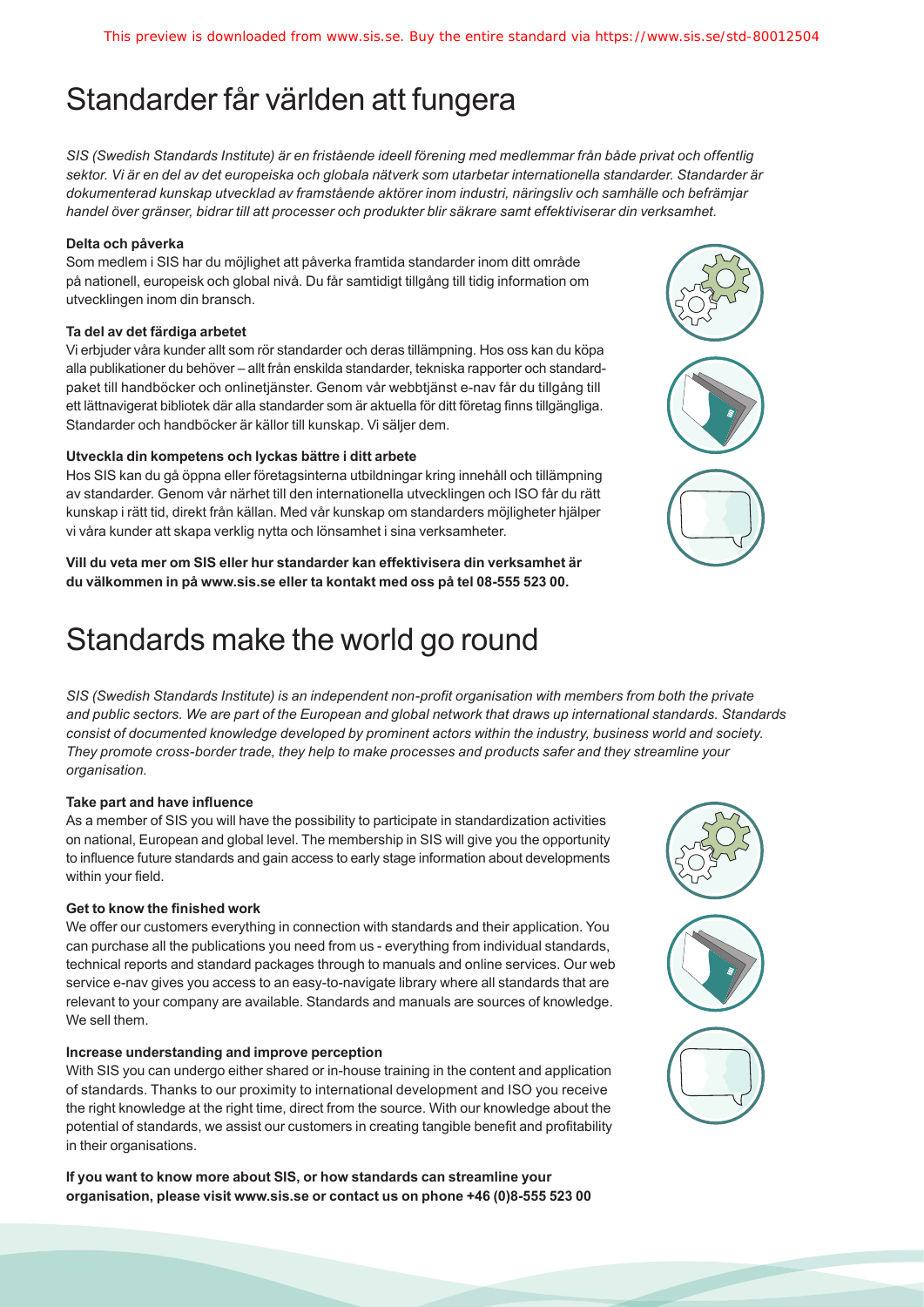Europastandarden EN 10177:2019 gäller som svensk standard. Detta dokument innehåller den officiella engelska versionen av EN 10177:2019.

Denna standard ersätter SS-EN 10177, utgåva 1.

The European Standard EN 10177:2019 has the status of a Swedish Standard. This document contains the official version of EN 10177:2019.

This standard supersedes the SS-EN 10177, edition 1.

© Copyright / Upphovsrätten till denna produkt tillhör SIS, Swedish Standards Institute, Stockholm, Sverige. Användningen av denna produkt regleras av slutanvändarlicensen som återfinns i denna produkt, se standardens sista sidor.

© Copyright SIS, Swedish Standards Institute, Stockholm, Sweden. All rights reserved. The use of this product is governed by the end-user licence for this product. You will find the licence in the end of this document.

*Upplysningar om sakinnehållet i standarden lämnas av SIS, Swedish Standards Institute, telefon 08-555 520 00. Standarder kan beställas hos SIS som även lämnar allmänna upplysningar om svensk och utländsk standard.*

*Information about the content of the standard is available from the Swedish Standards Institute (SIS), telephone +46 8 555 520 00. Standards may be ordered from SIS, who can also provide general information about Swedish and foreign standards.*

Denna standard är framtagen av kommittén för Kemiska analysmetoder för metaller, SIS / TK 122.

Har du synpunkter på innehållet i den här standarden, vill du delta i ett kommande revideringsarbete eller vara med och ta fram andra standarder inom området? Gå in på www.sis.se - där hittar du mer information.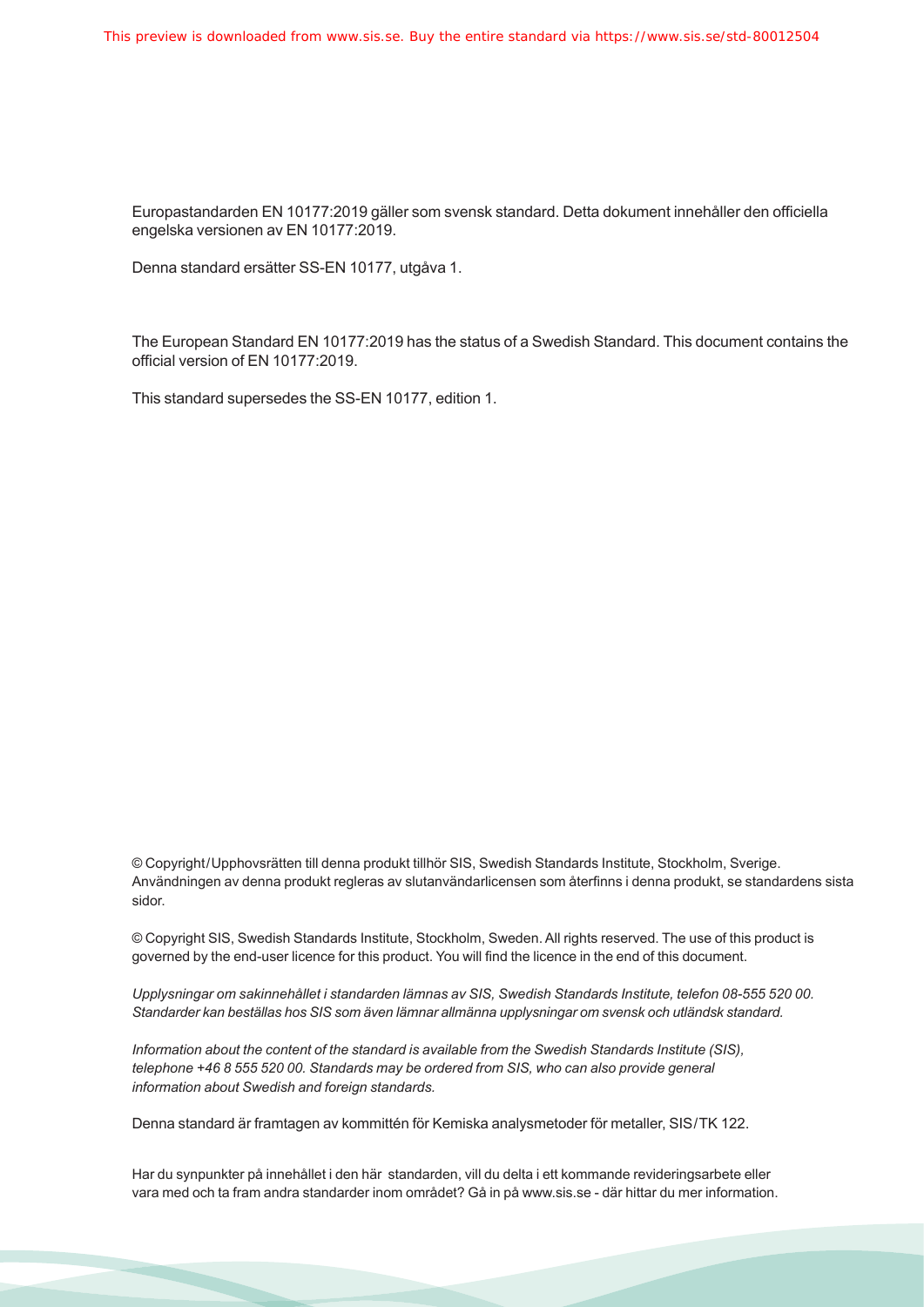This preview is downloaded from www.sis.se. Buy the entire standard via https://www.sis.se/std-80012504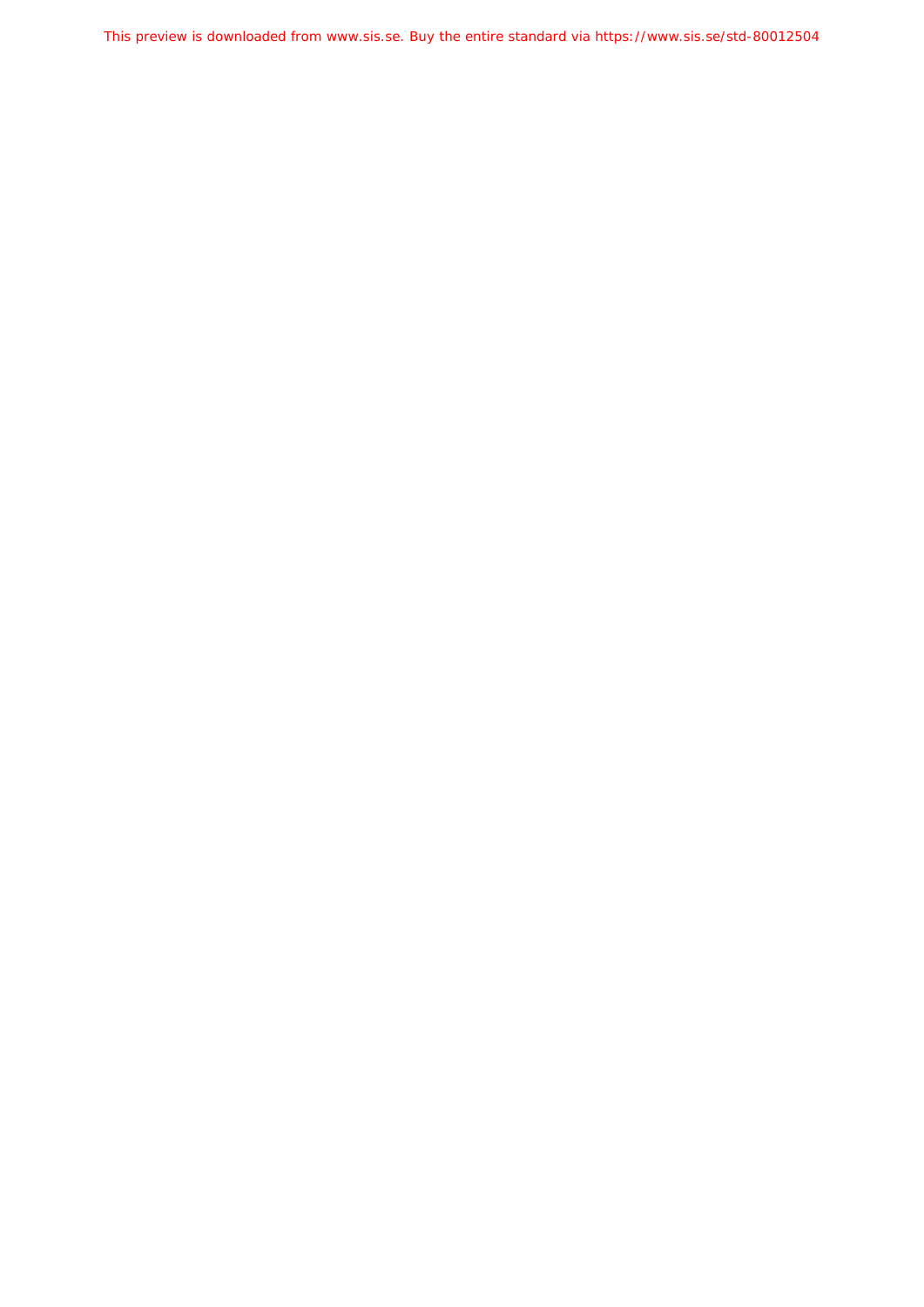## EUROPEAN STANDARD NORME EUROPÉENNE EUROPÄISCHE NORM

## **EN 10177**

June 2019

ICS 77.040.30 Supersedes EN 10177:1989

English Version

## Steels - Determination of calcium content - Flame atomic absorption spectrometric method (FAAS)

Aciers - Détermination de la teneur en calcium - Méthode par spectrométrie d'absorption atomique dans la flamme (SAAF)

Stahl - Bestimmung des Calciumgehalt - Flammenatomabsorptionsspektrometrisches Verfahren (FAAS)

This European Standard was approved by CEN on 22 April 2019.

CEN members are bound to comply with the CEN/CENELEC Internal Regulations which stipulate the conditions for giving this European Standard the status of a national standard without any alteration. Up-to-date lists and bibliographical references concerning such national standards may be obtained on application to the CEN-CENELEC Management Centre or to any CEN member.

This European Standard exists in three official versions (English, French, German). A version in any other language made by translation under the responsibility of a CEN member into its own language and notified to the CEN-CENELEC Management Centre has the same status as the official versions.

CEN members are the national standards bodies of Austria, Belgium, Bulgaria, Croatia, Cyprus, Czech Republic, Denmark, Estonia, Finland, Former Yugoslav Republic of Macedonia, France, Germany, Greece, Hungary, Iceland, Ireland, Italy, Latvia, Lithuania, Luxembourg, Malta, Netherlands, Norway, Poland, Portugal, Romania, Serbia, Slovakia, Slovenia, Spain, Sweden, Switzerland, Turkey and United Kingdom.



EUROPEAN COMMITTEE FOR STANDARDIZATION COMITÉ EUROPÉEN DE NORMALISATION EUROPÄISCHES KOMITEE FÜR NORMUNG

**CEN-CENELEC Management Centre: Rue de la Science 23, B-1040 Brussels**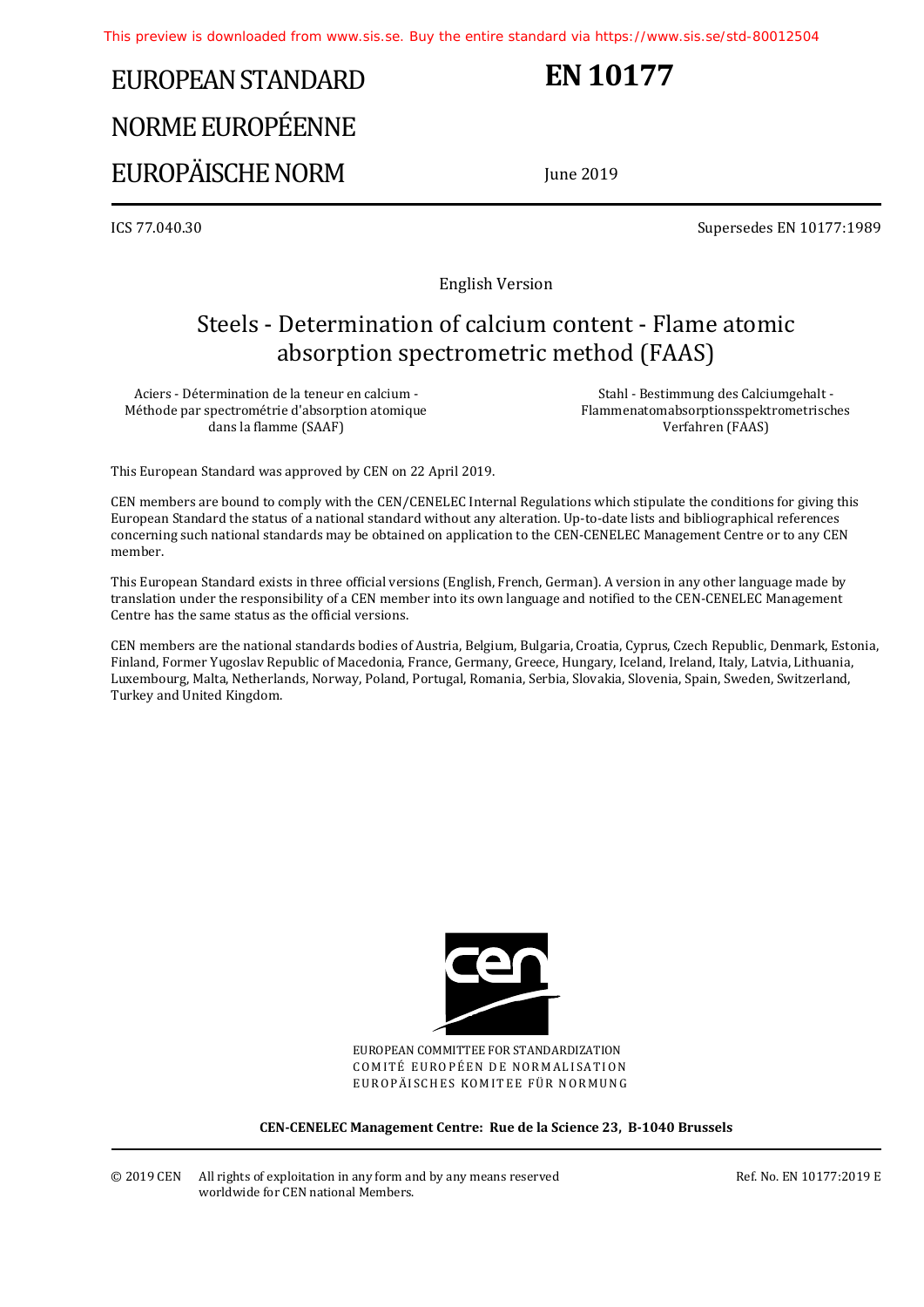### SS-EN 10177:2019 (E)

## **Contents**

| 1                                                          |  |  |
|------------------------------------------------------------|--|--|
| $\overline{2}$                                             |  |  |
| 3                                                          |  |  |
| $\boldsymbol{4}$                                           |  |  |
| 5                                                          |  |  |
| 6<br>6.1<br>6.2                                            |  |  |
| 6.2.1                                                      |  |  |
| 6.2.2<br>6.2.3                                             |  |  |
| 7                                                          |  |  |
| 8<br>8.1<br>8.2<br>8.3<br>8.3.1<br>8.3.2<br>8.3.3<br>8.3.4 |  |  |
| 8.3.5                                                      |  |  |
| 9<br>9.1<br>9.2                                            |  |  |
| <b>10</b>                                                  |  |  |
|                                                            |  |  |
|                                                            |  |  |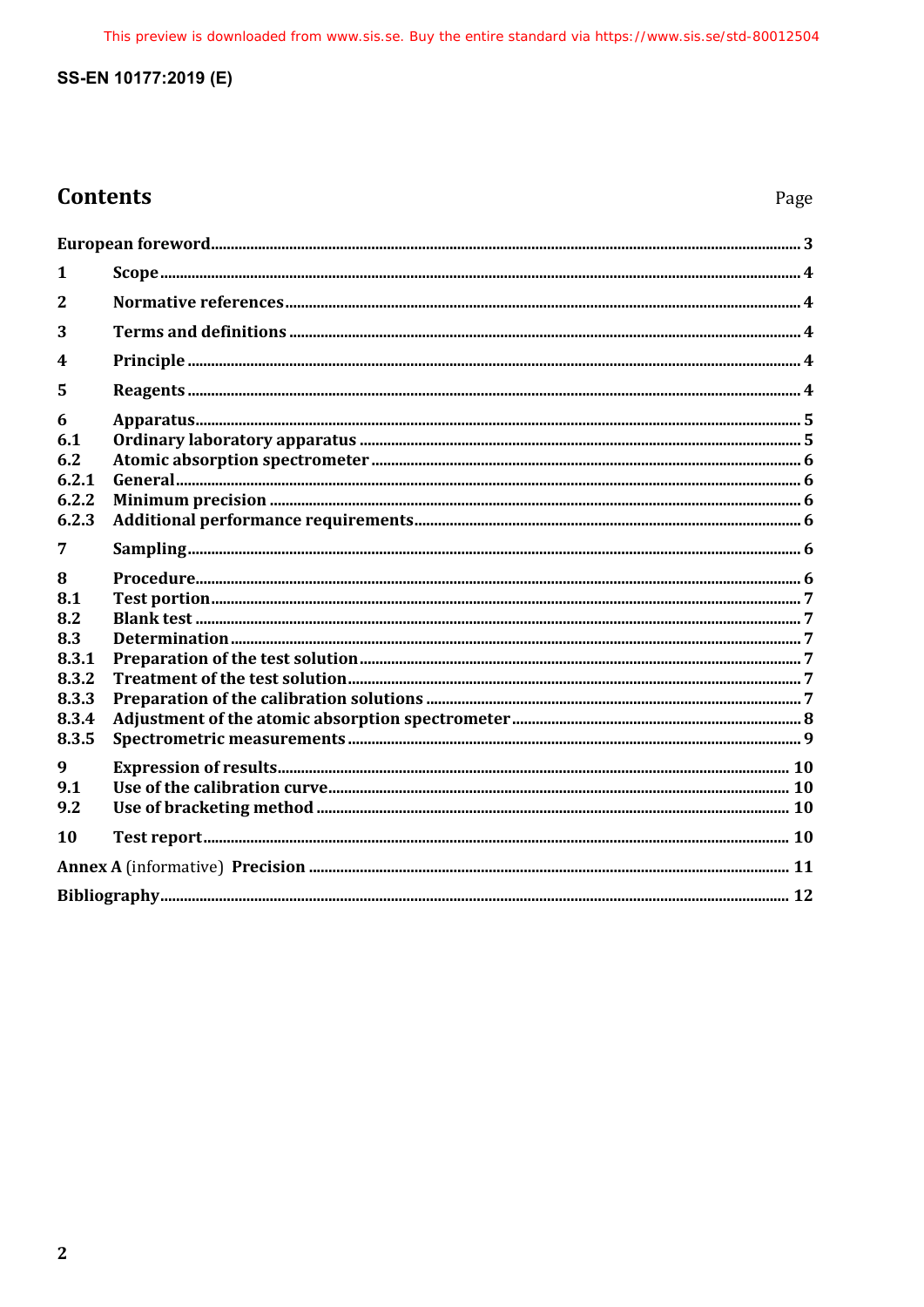#### **SS-EN 10177:2019 (E)**

## <span id="page-6-0"></span>**European foreword**

This document (EN 10177:2019) has been prepared by Technical Committee CEN/TC 459 "ECISS - European Committee for Iron and Steel Standardization"[1,](#page-6-1) the secretariat of which is held by AFNOR.

This European Standard shall be given the status of a national standard, either by publication of an identical text or by endorsement, at the latest by December 2019, and conflicting national standards shall be withdrawn at the latest by December 2019.

Attention is drawn to the possibility that some of the elements of this document may be the subject of patent rights. CEN shall not be held responsible for identifying any or all such patent rights.

This document supersedes EN 10177:1989.

In comparison with EN 10177:1989, the following significant technical changes were made:

- Clause 1: limits of the scope changed;
- Normative references: revised;
- Clause 4: possibility for using aqua regia for the dissolution and other suitable radiation sources added;
- Clause 5: preparation of iron base solution added;
- 8.3: details regarding the preparation of the test solution added
- 8.3.3: calibration solutions expanded;
- 8.3.5 and Clause 9: bracketing method for the spectrometric measurements added;
- Clause 10: editorially updated;
- Bibliography: added.

I

According to the CEN-CENELEC Internal Regulations, the national standards organisations of the following countries are bound to implement this European Standard: Austria, Belgium, Bulgaria, Croatia, Cyprus, Czech Republic, Denmark, Estonia, Finland, Former Yugoslav Republic of Macedonia, France, Germany, Greece, Hungary, Iceland, Ireland, Italy, Latvia, Lithuania, Luxembourg, Malta, Netherlands, Norway, Poland, Portugal, Romania, Serbia, Slovakia, Slovenia, Spain, Sweden, Switzerland, Turkey and the United Kingdom.

<span id="page-6-1"></span><sup>1</sup> Through its subcommittee SC 2 "Methods of chemical analysis for iron and steel" (secretariat: SIS)